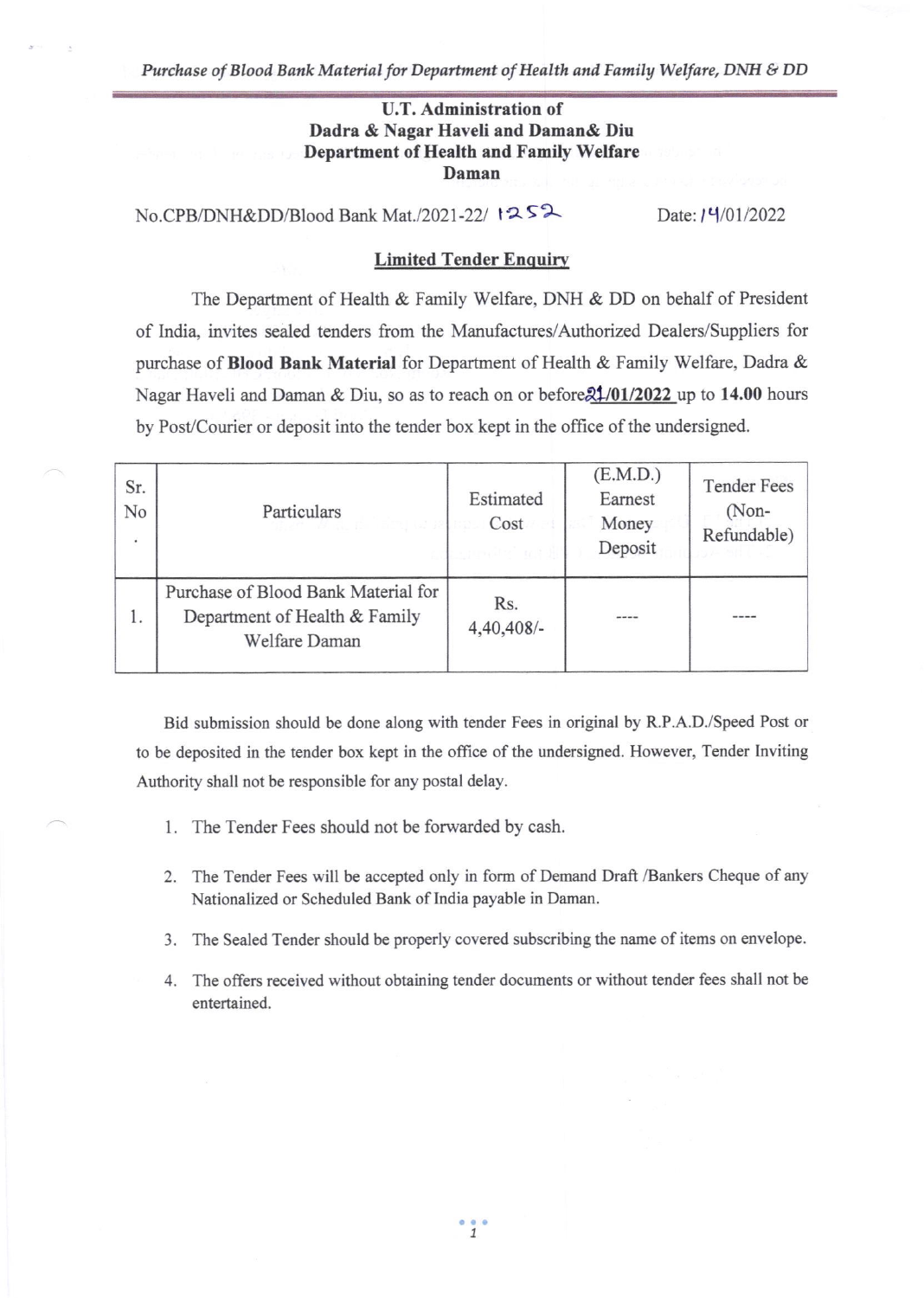The tender inviting authority reserves the right to accept or reject any or all the tender to be received without assigning any reasons thereof.

#### Sd/-

In-charge, Central Procurement Branch E-mail Id: cpbdnhdd@gmail.com Room No. 106, 1<sup>st</sup> Floor, CHC Moti Daman, Fort Area, Moti Daman - 396220

# Copy to:-

1) The I.T. Department, Daman with a request to publish in Website.

2) The Accounts Section, CPB for information.

 $\frac{1}{2}$